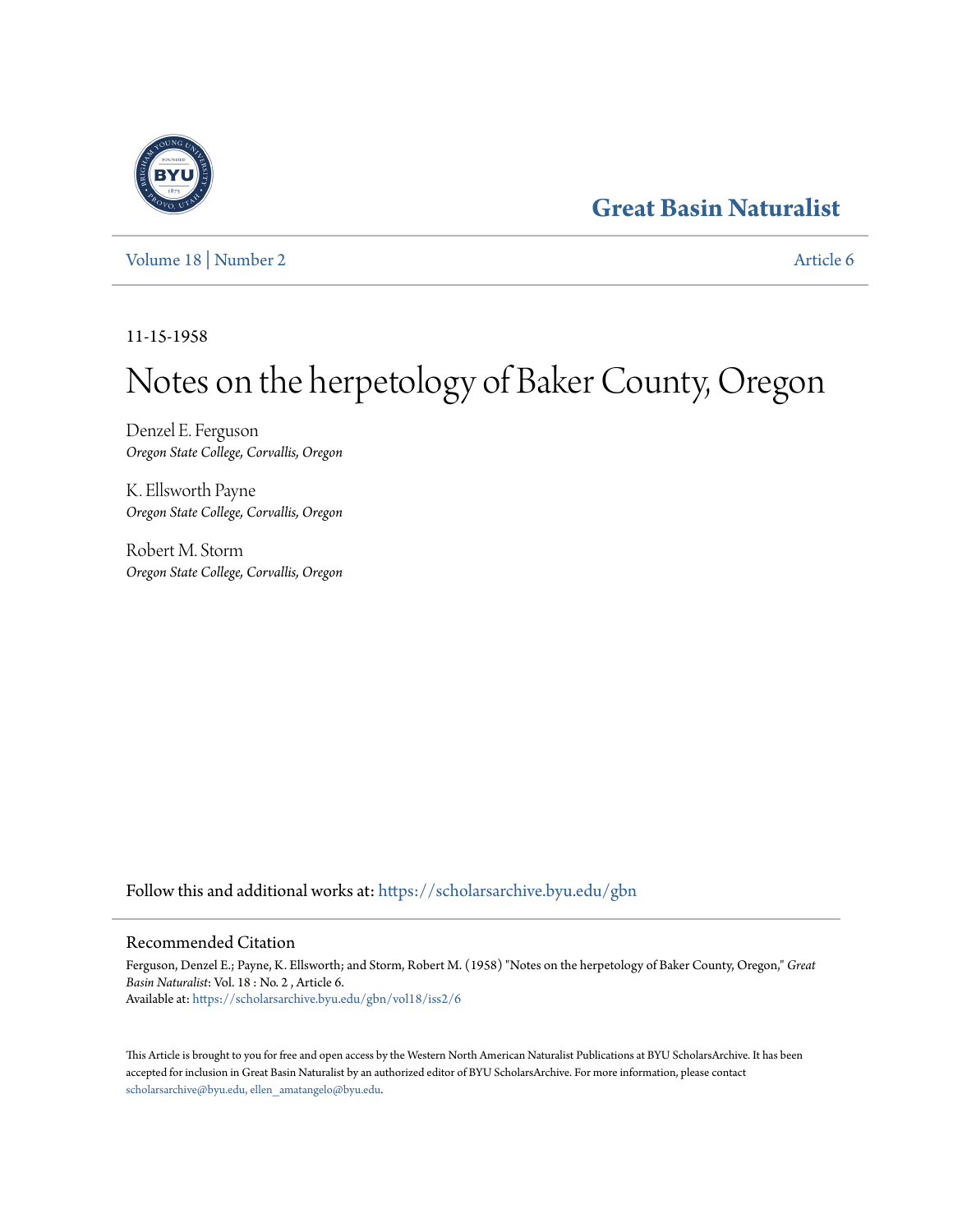#### NOTES ON THE HERPETOLOGY OF BAKER COUNTY. OREGON'

Denzel E. Ferguson, K. Ellsworth Payne and Robert M. Storm

Baker County, located in northeastern Oregon, is separated from Idaho by the Snake River and from Washington by Wallowa County. Its climate is quite diverse due to a wide variation in physiography. Vegetation types vary with altitude and exposure from rather typical sagebrush lowlands to montane and subalpine for ests at intermediate elevations, with a few higher peaks extending above timberline. Major streams in the area flow eastward and empty into the Snake River with their main tributaries originating within the Elkhorn and Wallowa Mountain ranges. The county is of particular herpetolgical interest because it apparently represents the periphery of northward distribution for certain Great Basin forms whose ranges extend down the Snake River Valley. For example, see the range maps for *Cnemidophorus tigris tigris* Baird and Girard and Phrynosoma platyrhinos platyrhinos Girard in Stebbins (1954). Within the county the Snake River Valley progressively narrows toward the north until it is transformed into Hell's Canyon near the Baker-Wallowa Co. boundary. This entire area is little known, largely because of its inaccessibility. Our collection from this area is inadequate, but seems to indicate that many of those Great Basin species preferring <sup>a</sup> sandy sagebrush type of environment do not inhabit the canyon, appearing instead to drop out short of it in northern Malheur County.

In the period from April to July, 1954 and again in May of 1955. brief collecting excursions were made into the county. In all, 6 species of amphibians and 9 species of reptiles were obtained, most of which had not previously been recorded. Part of the speci mens mentioned in the following annotated list were procured with the aid of Dr. David L. Jameson (University of Oregon) on a trip made June 25-27 <sup>1954</sup> We are most grateful for his assistance. We wish, also, to thank Mr. Albert Mozejko (Oregon State College), who has supplied us with several specimens collected by his students while he was on the teaching staff at Baker Jr. High School.

#### Amphibia

1. Ambystoma macrodactylum Baird. A series of 27 longtoed salamanders was collected June 26, 1954 from near a small lake 0.2 mile east of Anthony Lakes (Elev. 7100 ft.). The animals were found under objects on the ground up to 150 feet from the water's edge. A smaller series was taken from loose rocks adjacent to <sup>a</sup> pool near the entrance to an abandoned mine shaft located in the Snake River Canyon about 10.3 miles north of Home on the Robinette-Huntington road. Adults and larvae were collected from Pine Creek Reservoir on June 6, 1952 and larvae from Cow Creek, near King Mountain, on July 10. 1954. We have several adults from Baker.

<sup>1.</sup> Contribution from the Department of Zoology, Oregon State College. Corwallis, Oregon.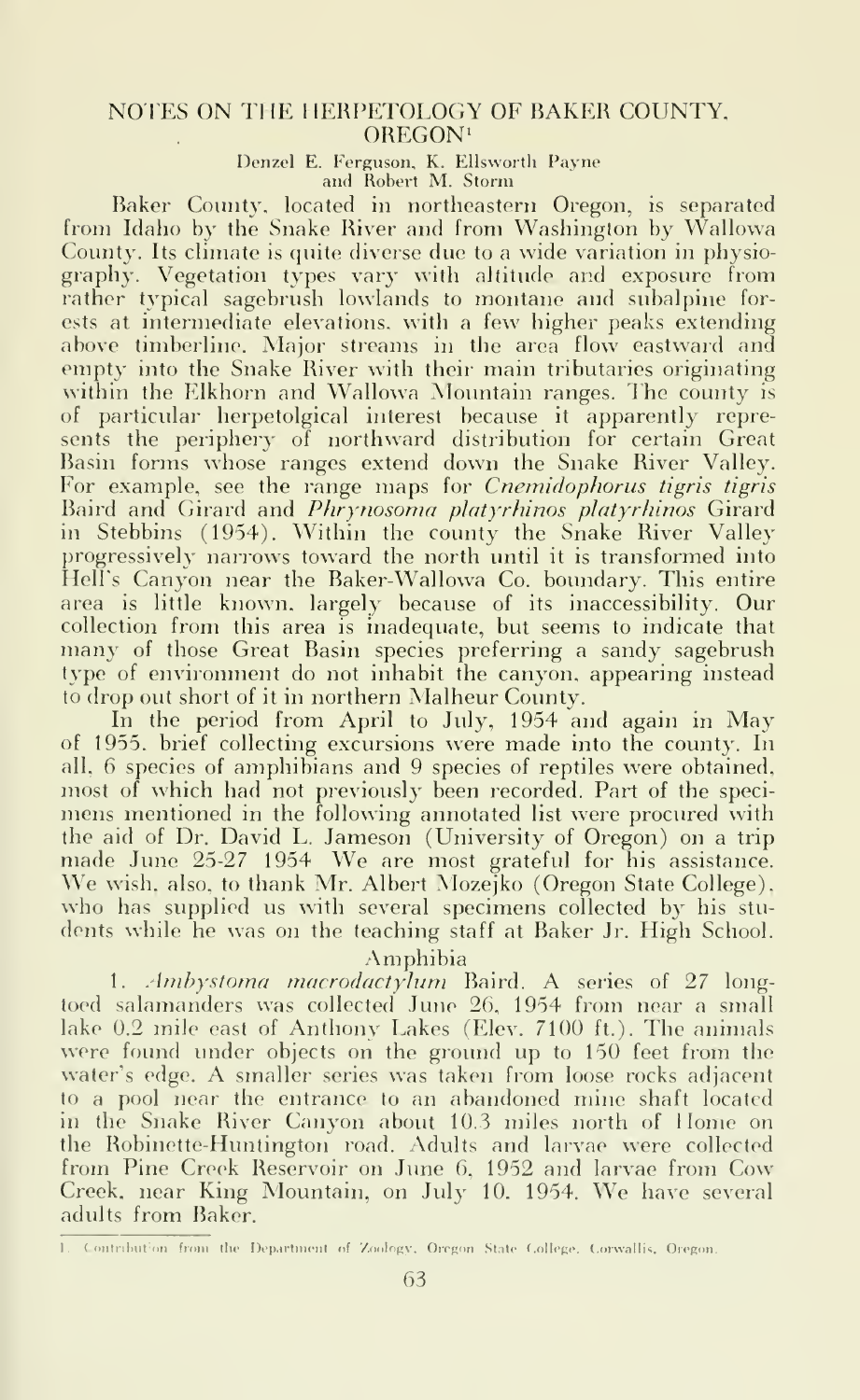2. Bufo boreas horeas Baird and Girard. On June 20. 1954 near Anthony Lakes, these toads were quite abundant in small ponds derived from melting snow waters. Pairs in amplexus were observed at this time. Eggs were collected June  $27, 1954$  about 02 mile east of Anthony Lakes The preferred habitat seems to be moist areas having grasses and sedges similar to that found along the margins of ponds, lakes and streams. Localities: 10 mi. N. Home; Main Eagle Creek, T6S. R43E. Sec. 21; Anthony Lakes; 5.5. 2.2 and 0.2 mi. E. Anthony Lakes.<br>3.  $Hyla$  regilla Baird and Girard. This little amphibian was

common under objects on the ground or in grassy moist situations. Localities: Baker; Cow Creek near King Mt; Little Eagle Creek. T7S. R44E. Sec 13; Anthony Lakes; 2 2 mi. E. Anthony Lakes.

4. Ratia catesbeiana Shaw. A single bullfrog was secured May 27, 1955 from a pond located 1.7 miles northeast of Huntington along the road to Robinette. Others were seen and heard calling at this same pond.

5. Rana pipiens brachycephala Cope. Several leopard frogs were captured in the grass along the margin of the same pond mentioned above in the account of  $R$ . catesbeiana.

6. Rana pretiosa luteiventris Thompson. This species frequents permanent ponds and streams. Localities: <sup>8</sup> mi. NW. Durkee on U.S. 30; Anthony Lakes; 4 <sup>7</sup> and 7.7 mi. NE. Bridgeport; North Powder; Baker.

#### Reptilia

7. Sceloporus graciosus graciosus Baird and Girard. This small lizard was common at the base of sagebrush plants in areas having sandy soils. Localities: Baker; Huntington; <sup>3</sup> <sup>2</sup> mi. NW. Durkee on U.S. 30; 4.7 mi. NW. Pleasant Valley on U.S. 30.

8. Phrynosoma platyrhinos platyrhinos Girard. A single specimen was obtained from the sandy south slope of a hill located 0.5 mile east of Huntington. It constitutes the northern-most record of occurrence known for the species in Oregon.

9. Cnemidophorus tigris tigris Baird and Girard was collected at several localities (0.8, 1.5, 2.5 and 5.2 mi. N. of mouth of Brunt River) along the Huntington-Robinette road and 0.3 mile northeast of Huntington. The habitat was in sandy areas adjacent to sagebrush and large boulders along the river bank. The species has not been collected north of these collection sites although it has previously been taken nearby (3 mi. NE. Huntington) by Gordon (1939), and Nate Cohen, a graduate student in zoology at Oregon State College, reports having seen it near Robinette.

These specimens have been compared with  $C$ . t. tigris from several places in Malheur and Harney Counties in Southern Oregon and their pigmentation and color pattern were found to differ quite strikingly in many cases. The population is presently under investigation.